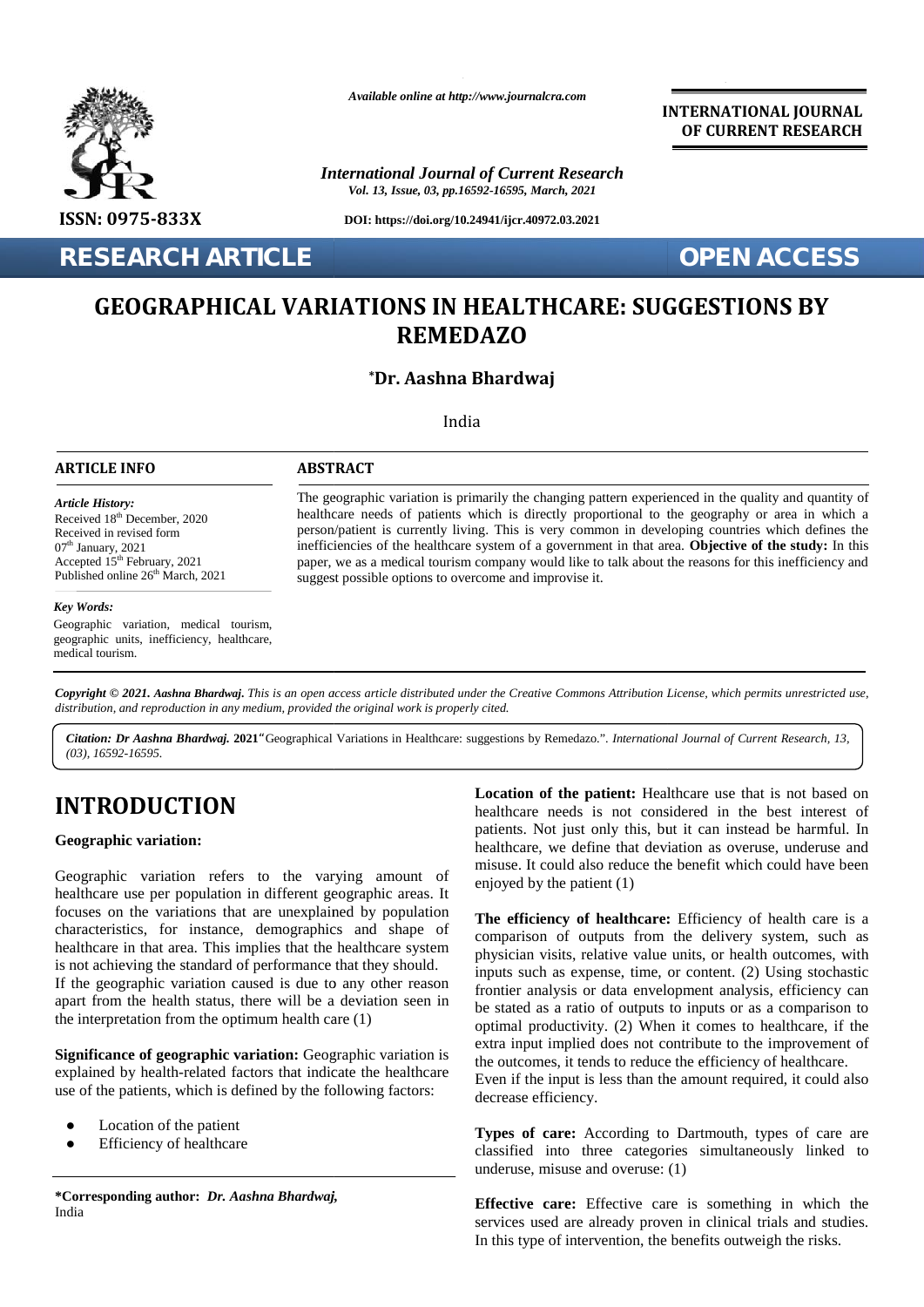According to Wenneberg (2002), the patients who are eligible for treatment should be well treated, in case there's a failure in medicine it is considered as underuse. Example: vaccinations to Polio, lung cancer screening for breast cancer.

**Preference-sensitive care:** Preference-sensitive care is the type in which the patient is suggested with two valid alternative options for his treatments. Example: lumpectomy or mastectomy for the treatment of early breast cancer. In this care, the patient is allowed to take the decision only if they have enough information to make a choice. Preferencesensitive care is related to misuse, which occurs due to the failure to communicate the risks and benefits of the options adequately.

**Supply-sensitive care:** Supply-sensitive care is all the services that a patient uses directly during the treatment. Example: physician, equipment used by the medical staff, healthcare facilities, etc. It is often related to overuse. As the patient who is suffering from long term chronic illness requires constant care, diagnostic tests and attention. (1) (3)

**Why is it essential?:** The investigation of geographic variation can be explained in the following aspects:

> Measurements Analysis and Interpretation Policy implications

**Measurements**: Arrangements of geographic units in different ways may lead to inconsistency in results. This lack of consistency is directly related to the way of assigning the use of healthcare to a particular geographic unit. Geographic variation can also be influenced by the characteristics of geographic units, the population size of geographic units and number of geographic units. On the other hand, heterogeneity (diversity in character) in size or number of the geographic unit can cause a different variation which can exaggerate the degree of variation.

**Analysis and interpretation:** One of the main reasons for studying geographic variation is to identify the factors provided by healthcare professionals which can cause the variation or inefficiency. Also, geographic units should be able to describe the use of healthcare knowledge accurately.

**Policy implications:** The significance of geographic variation ultimately lies in the implementation of the results that came out after all the analysis and interpretation. Therefore, the geographic units need to be consistent; otherwise, the study may be of little or no use at all.

**Strategies to reduce geographic variation as a medical tourism company:** As per the research, we have segregated strategies to reduce geographic variation into three categories as follows:

Diagnosis Guiding policy Action plans

**Diagnosis:** Diagnosis in simple words is defined as spotting the exact nature of the illness by studying the symptoms.

 Measuring the geographic variation is not only crucial for understanding the degree of interpretation, but it is also useful in raising awareness among the public.

#### **How can we diagnose better?**

Covering the first aspect of measurement Selection of the suitable geographic unit Adjusting the factors that can help affect geographic variation is important

**Identifying factors:** It includes the investigation in terms of supply, demands and healthcare system.

**Supply:** This factor includes the amount of healthcare supply, suppliers and the behaviour of healthcare suppliers. Supply: Distribution of healthcare resources which is out of proportion, including healthcare personnel and hospital should be considered here. Apart from that, the behaviour of healthcare suppliers, physicians, preferences, practice style.

**Demand:** This factor covers the cultural and social norms and characteristics of patients. The preference of patients, the way they preferred a particular doctor for treatment. Healthcare system: Here, we include traits of the healthcare system. The payment system and resource distribution policies which can influence geographic variation.

**Setting targets:** Setting a target is wholly related to determining the level of variation and finding the factors that are required to be corrected. Determining the level of variation mainly concerns with defining the optimum treatment and the desired rate of its utilisation. For treatment to be proved as an optimum treatment includes the evidence of its effectiveness and cost-effectiveness.

#### **Guiding policies**

**Clinical guidelines:** The development and monitoring of the clinical guidelines that doesn't affect or bring any variation in the healthcare system are essential. It scatters the clinical evidence and reduces unwarranted variation.

**Decision support:** Decision-making process includes physicians and patients working together and choosing treatment options established on the evidence-based information for the best possible outcomes. It is the tool which facilitates shared decision making and helps the patient to think about the significance of other treatment options.

**Action plan:** Financial outlook: this part can be characterised in two ways payment systems and incentives. It shows how the healthcare system is being operated. Modifications in the fee of procedures done per year can control variation, which can increase the number of patients. It will also allow the hospital to raise incentives for the employees working and discourage the overuse of procedures done every year known as medical services overuse. Resource availability: Reallocation of resources can be done to reduce the geographic variations. Increasing access to healthcare in the less developed areas can be done. 2 Physicians from every hospital can support this and can visit once or twice every week can help us prove our point. Monitoring and feedback: This can help improve the performance and practice of healthcare providers.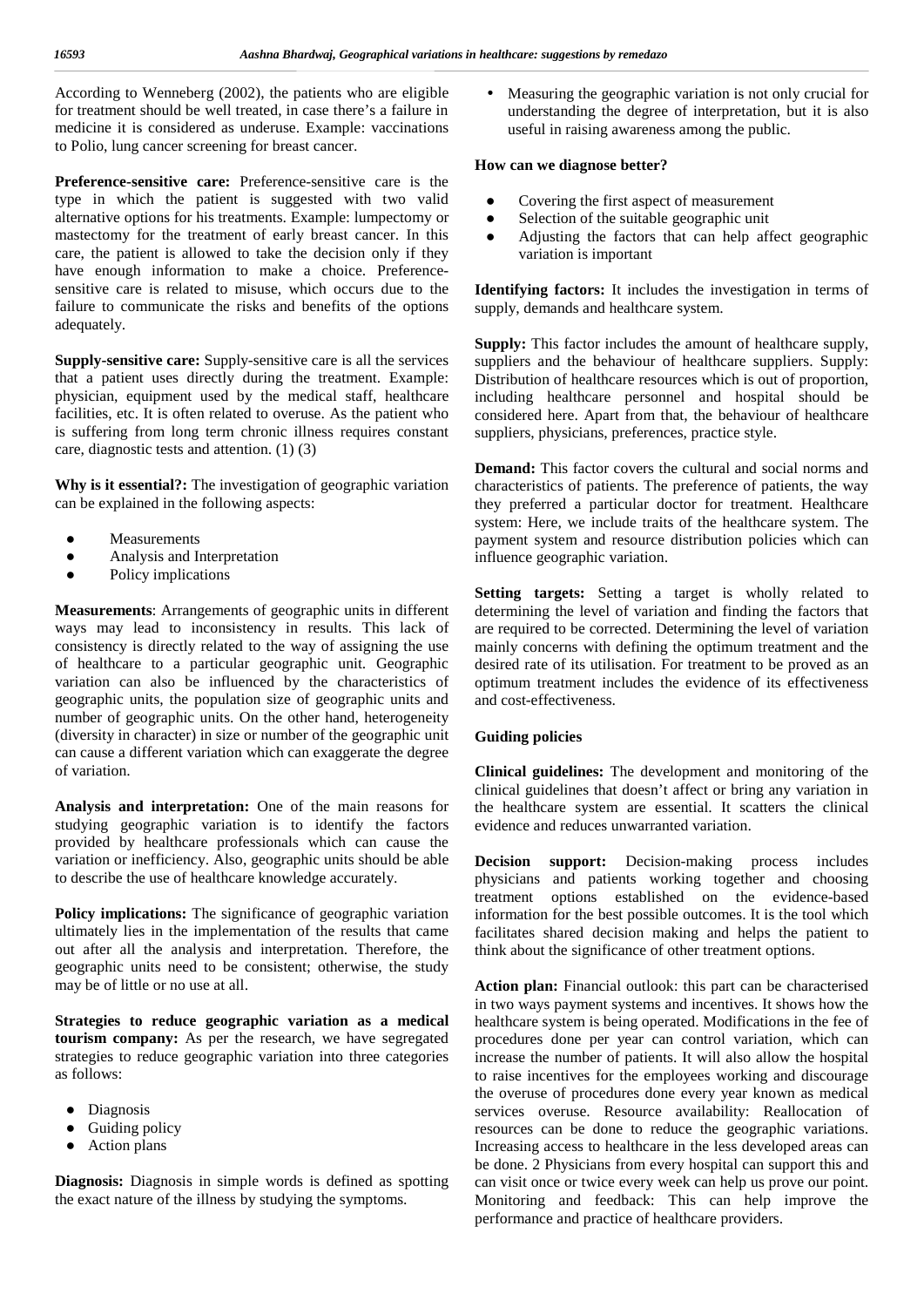Monitoring and asking the patients for feedback can help the patients feel vital. (1)

# **METHODOLOGY**

#### **The study will be conducted based on three categories:**

Demographic data Access to the treatment Patient's perspective on healthcare.

#### **Method of conduction of study**

- The study will be conducted in a questionnaire form.
- Minimum 100 participants will be participating selected randomly.
- Questionnaires will be consisting of questions based on their last treatment.
- The questionnaire will be categorised into three categories:
	- Access to the treatment
	- Quality of the treatment
	- Patient's perspective on healthcare.

#### **Tools for analysis**

## **RESULTS**

Aim of this study was to determine the inefficiencies in the healthcare sector. The questionnaire proved to help get the responses. According to the responses, the results will also be categorised into three segments on the scale of 1 to 10 as follows:

#### **Access to the treatment**

How easy it was to make appointments: 7.2/10 How easy it was to contact the doctor: 8.8/10 Waiting time: 5.9/10 access to the service: 7/10 Any inequality or injustice: 6.9/10 Access to the service: 6.5/10 All resources available or not: 7/10 Average score: 7.042/10

#### **Quality of the treatment**

- Doctor's language: 7/10
- Sterilisation and hygiene:7.7/10
- Follow up facility: 5.5/10
- Overall hospital environment: 6.7/10
- Comprehensive medical treatment: 8/10

Average score: 6.98/10

Patient's perspective on healthcare

- o Consultation feedback: 9.2/10
- o Patient's involvement in decision making: 6.3/10
- o Patient's reaction to PATIENT CENTRIC CARE APPROACH: 9/10
- o Delivery of complete information about healthcare: 6.5/10

Primary care treatment quality: 4.8/10

Average call: 7.16/10

**Interpretation:** As per the above study, the average result was 7.06/10 which is unsatisfactory and shows that the healthcare sector still has a long way to go.

**Suggestions:** It is the need of an hour for the Government and hospitals to follow specific steps:

> Improvement of primary healthcare facilities: it is an urgent need to focus on primary healthcare centres in rural areas, especially. People should be aware of immediate healthcare needs.

> Better distribution of medicines: Government should start focusing on the distribution of medications in the pharmacies situated in rural areas.

> Shifting doctor's focus on rural areas too: given that big corporate hospitals have greater access to the better resources that government hospitals. It is a suggestion that they can provide doctors with a little incentive to spend time in a mainly rural area following the CSR, i.e. Corporate Social Responsibility.

> Increase in spending on healthcare by the government: GOI, i.e. The Government Of INDIA spends around 1.5 % of the GDP on healthcare which in comparison to other countries is remarkably low.

> Allow the concept of barefoot doctors: the idea of barefoot doctors has been successfully applied in China. Barefoot doctors are well-trained farmers, rural healthcare professionals, folk healer etc. who are provided with minimal basic medical and paramedical training. The concept aimed to bring healthcare to the rural area where most of the urban doctors won't agree to settle.

> Reduction in treatment cost: as per the low amount of GDP spent on healthcare, and hospitals should consider reducing the price of the treatments for the better accessibility of healthcare.

> Better promotion of traditional medicinal systems: systems like AYUSH, NRHM, etc. should be promoted more and healthcare companies should also try supporting these initiatives.  $(7)$

> Mandatory in hospital quality assurance: In health care, the terms continuous quality improvement (CQI) and complete quality management (TQM) are synonymous. CQI has been used to improve clinical practice and is based on the idea that every method and every occasion has the potential for change (10)

#### **What are we as a Medical Tourism Company doing to improve the inefficiencies?**

**Remedazo's step towards better healthcare:** At **Remedazo**, we firmly believe that you have the right to excellent, affordable and ethical medical care. Our mission is to embrace a treatment that combines compassion, the finest quality of care and complete security. We promise to turn a customary period of worry and stress into a smooth, safe and positive journey towards better and affordable healthcare. (8) The guidelines and policies that make us different from others are as follows: